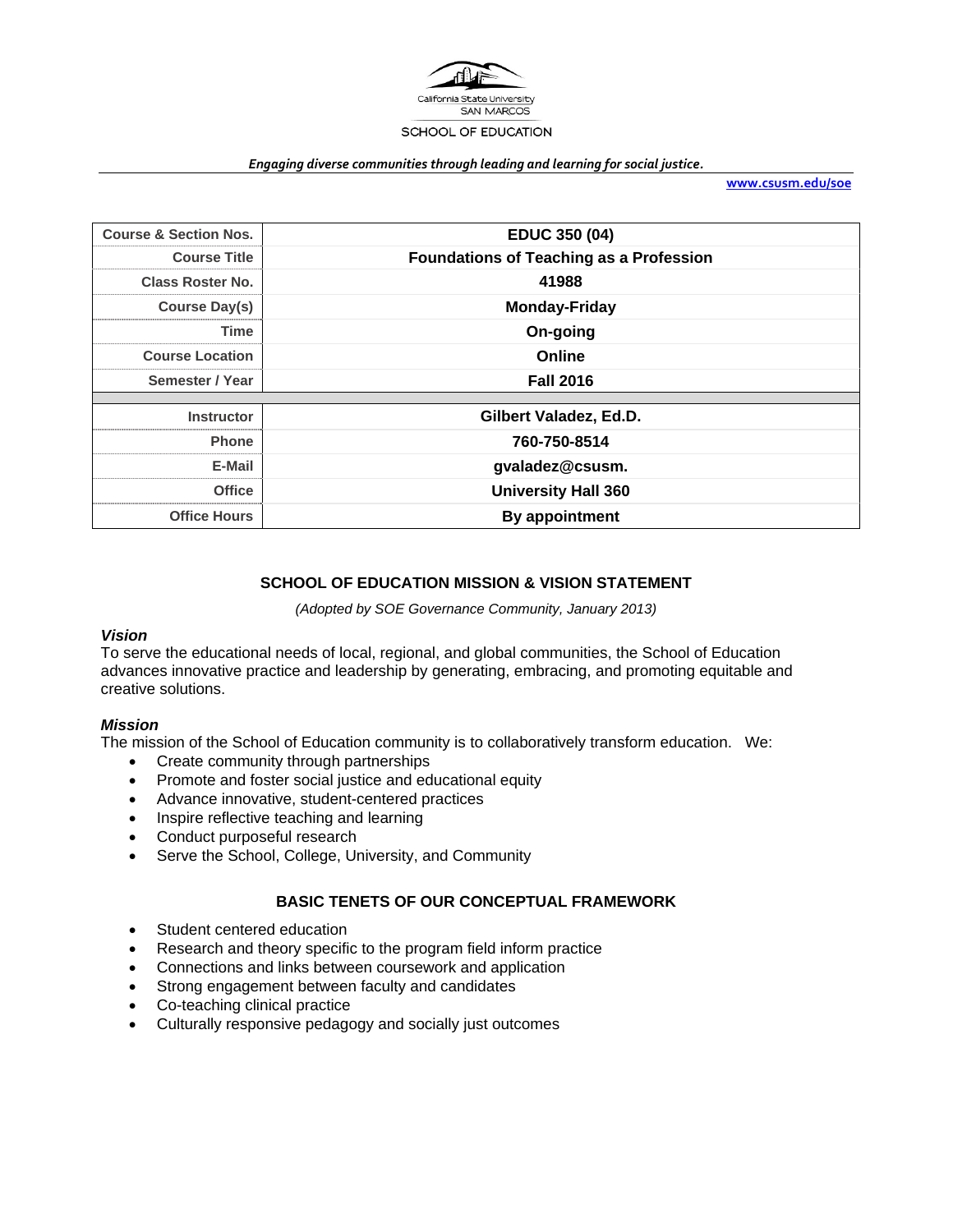# **TABLE OF CONTENTS**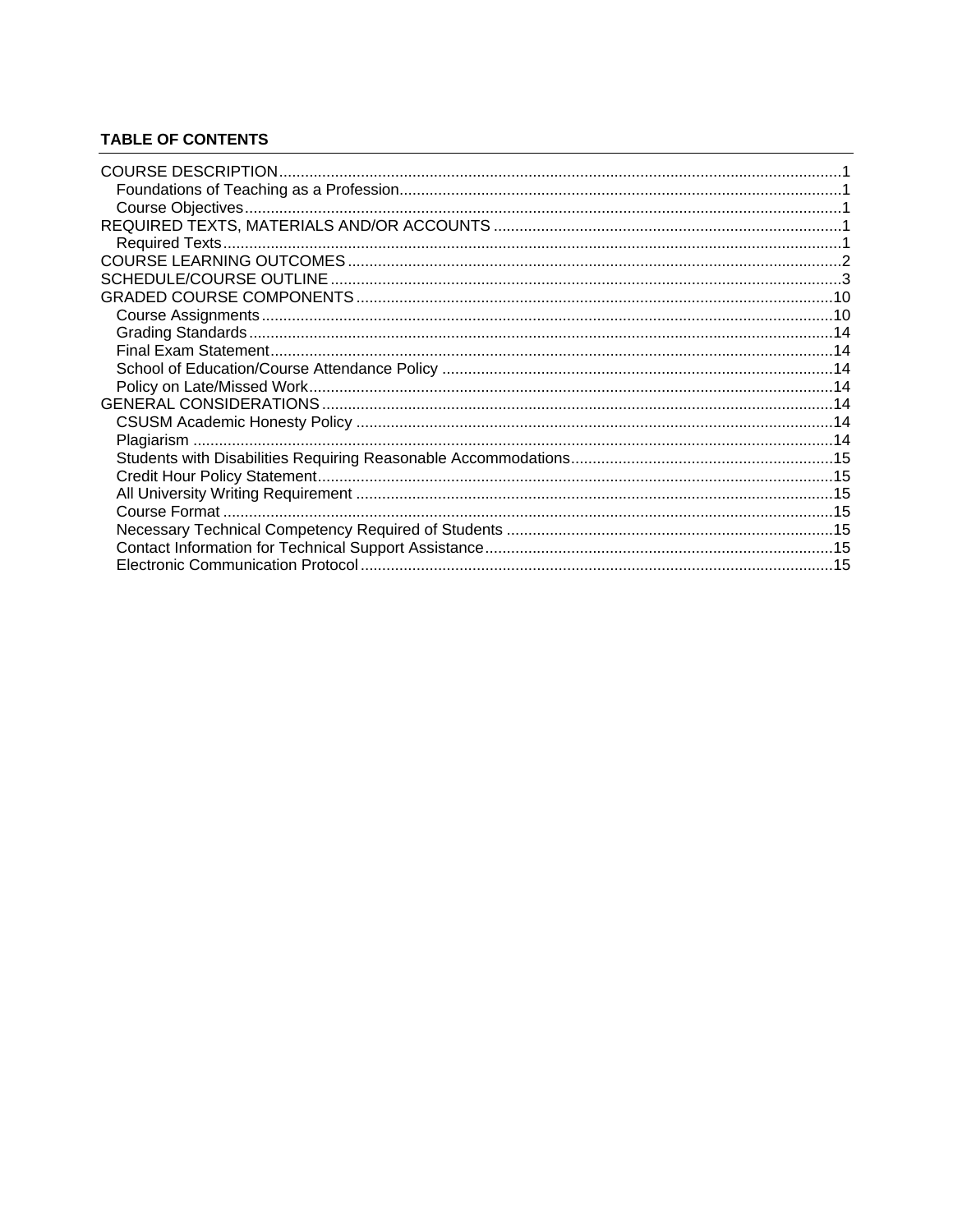# **COURSE DESCRIPTION**

# **Foundations of Teaching as a Profession**

Required for all credential candidates. An orientation to careers in K-12 education. Focuses on teaching and schooling from multiple perspectives, with an emphasis on current thinking and practices in public education in the U.S. Subjects from the sociological, philosophical, and historical foundations of education are addressed. Readings from the lives of teachers and interactions with local educators will assist students to understand the richness and the complexities of teaching as a career. Emphasizes the importance of education for all children in a diverse society. Intended for individuals interested in becoming teachers to understand the nature of formal education in the United States and to assess teaching as a career. *Participation in forty-five (45) hours of supervised fieldwork assignments in K-12 classroom settings.* 

Instructor: This course serves as an orientation to careers in elementary, middle and high school education. Upon completion of this course, teacher candidates should understand the nature of formalized education in the United States and be able to asses his or her interest in teaching as a career. Major topics include:

- Understanding the roles of schools in society.
- Exploring philosophies and contemporary issues in education.
- Assessing the roles of teachers in schools.
- Understanding the qualifications and credentialing process for California teachers.
- Understanding and appreciating the student as an individual.
- Understanding factors affecting student achievement.
- Understanding critical issues in curriculum and instruction.
- Understanding infusion of special education in general education practices.
- Understanding the laws that influence teaching responsibilities.

This course is required for all credential candidates. All students must complete forty-five (45) hours of supervised fieldwork in K-12 classrooms.

. http://www.csusm.edu/catalog/documents/2016-2018/CSUSM-2016-2018-Catalog.pdf

#### **Course Objectives**

Upon successful completion of this course students will:

- articulate their philosophy of teaching and learning,
- engage in field work observations and analysis of these observations
- explore learning theories and methods for teaching and learning
- learn the basics of obtaining a California teaching credential
- reflect and analysis learning theories and approaches for teaching creativity
- present a current issue in education at the local, state, or national level.
- learn the basics of inclusive and multicultural education.

# **REQUIRED TEXTS, MATERIALS AND/OR ACCOUNTS**

#### **Required Texts**

Nieto, Sonia. (2006). *Why We Teach*. Teachers College Press. ISBN 0807745936,.

Sadker, David and Zittleman, Karen. (2012). Teachers, Schools, and Society: A Brief Introduction to Education. (3rd ed), McGraw Hill. ISBN 13-9780077378387

Villa, R. A. and Thousand, J. S. (2005). *Creating an Inclusive School* (2nd ed.). Alexandria, VA: ISBN 0-87120-251-4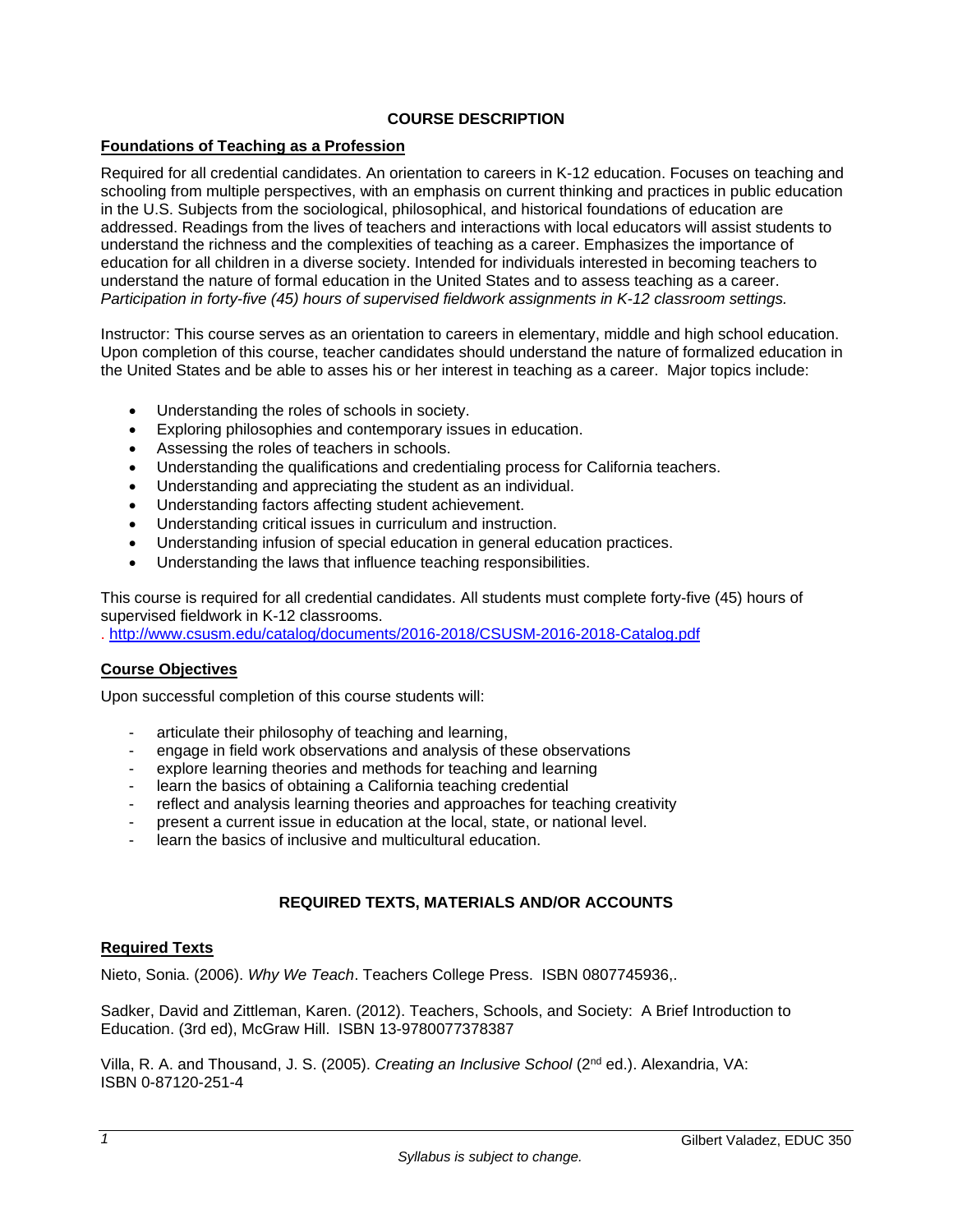# **COURSE LEARNING OUTCOMES**

Upon successful completion of this course students will:

- articulate their philosophy of teaching and learning,<br>- engage in field work observations and analysis of the
- engage in field work observations and analysis of these observations
- explore learning theories and methods for teaching and learning
- learn the basics of obtaining a California teaching credential
- reflect and analysis learning theories and approaches for teaching creativity
- present a current issue in education at the local, state, or national level.
- learn the basics of inclusive and multicultural education.

Additionally, to support your success in your credential program and with TPA, SOE classes use common pedagogical language, lesson plans (lesson designs), and unit plans (unit designs).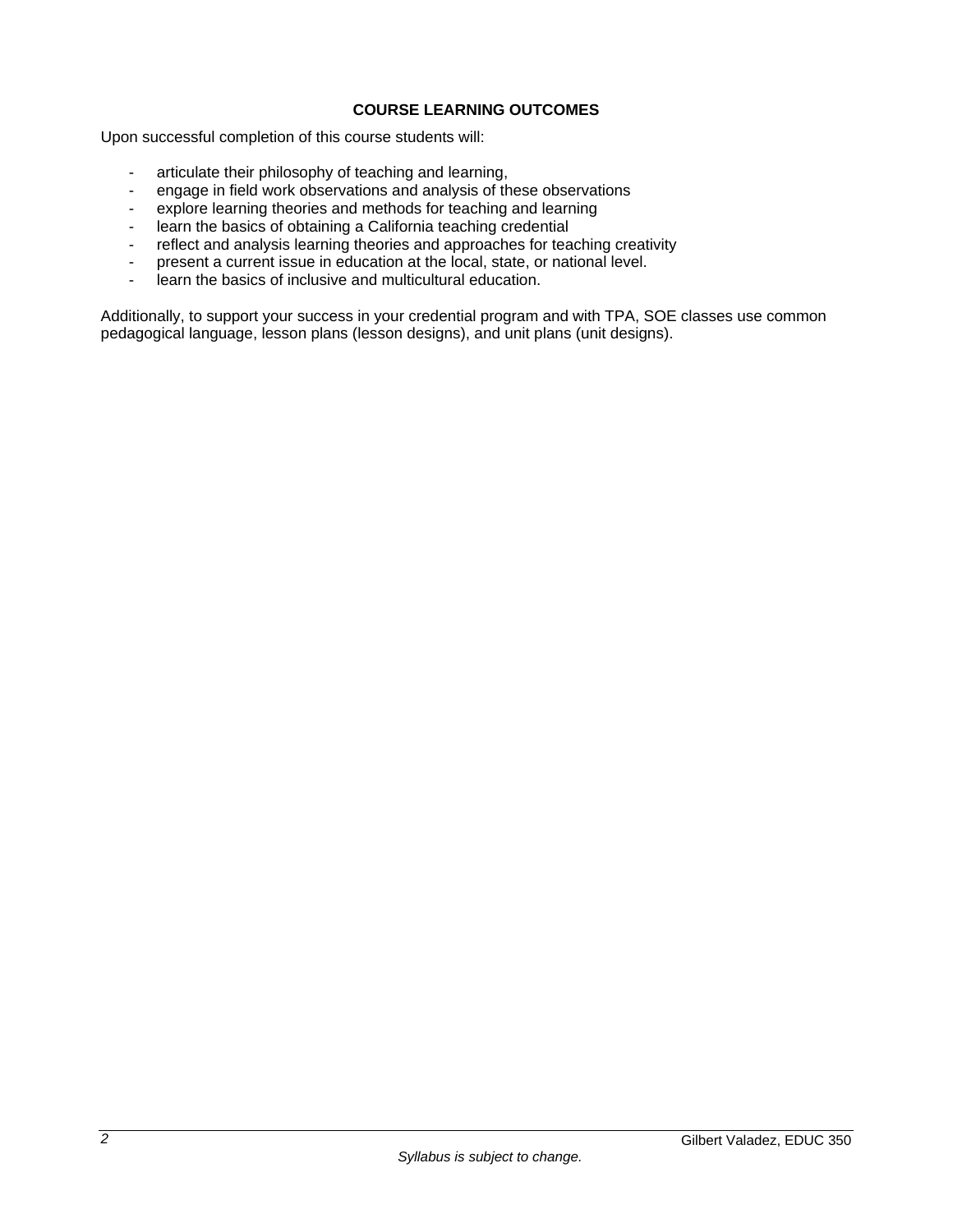# **SCHEDULE/COURSE OUTLINE**

| Date                  | <b>Topic</b>                                                                                                                                                                                                                                                                                                                                                                                                                                                                                                                                                                                                                                                                                                                                                                                                                                                                                                      | <b>Assignment (if any)</b>                                                                                                                                                                                                                                                                                                                                                                     |
|-----------------------|-------------------------------------------------------------------------------------------------------------------------------------------------------------------------------------------------------------------------------------------------------------------------------------------------------------------------------------------------------------------------------------------------------------------------------------------------------------------------------------------------------------------------------------------------------------------------------------------------------------------------------------------------------------------------------------------------------------------------------------------------------------------------------------------------------------------------------------------------------------------------------------------------------------------|------------------------------------------------------------------------------------------------------------------------------------------------------------------------------------------------------------------------------------------------------------------------------------------------------------------------------------------------------------------------------------------------|
| Session 1<br>08/31/25 | Module one- Course introduction<br>What are the expectations for this class and<br>what are the central themes that will be<br>covered this semester?<br>What are the expectations for the fieldwork<br>components of this class?<br>What are the expectations of the final<br>presentation of this class?<br>What are the three levels of public<br>schooling?<br>How will I navigate through this course?<br>What is the difference between education<br>and schooling?<br>Preparation for this module:<br>Read and study the directions for module 1<br>and the overview of module elements.<br><b>Read</b> the two articles in the module.<br><b>Review</b> the directions for the fieldwork and<br>class presentations.<br>Study the three levels of public schooling<br>grid. (This will help you understand the<br>fieldwork for the course.)<br>Read the quotes about setting goals, just<br>for funzies! | Be sure to upload your photo into the course<br>shell. Introduce yourself to the class by<br>answering the questions:<br>What is your name?<br>What do expect to learning from this course?<br>Tell us the name of your favorite ice cream<br>flavor.<br>Write out a description of what it means to be<br>an educated person and what it means to be a<br>person that has only been schooled. |
| Session 2<br>09/02/15 | What are the mechanics of obtaining a<br>credential?<br>Is teaching a real profession?<br>What does becoming a teacher entail?<br>What are my assumptions about the<br>teaching profession?<br>Preparation for this module:<br>Read the directions and lecture notes:<br>Becoming a teacher and The First Year.<br>Read the article, Perfect Day.<br>Read the assigned chapter for Reading log<br>1.<br><b>Review</b> the PBS web link that<br>accompanies, The First Year.<br>Watch the video, The First Year.                                                                                                                                                                                                                                                                                                                                                                                                   | Submit reading log 1.<br>Complete the Credential program quiz.<br>Upload and complete the response grid for<br>The First Year video.                                                                                                                                                                                                                                                           |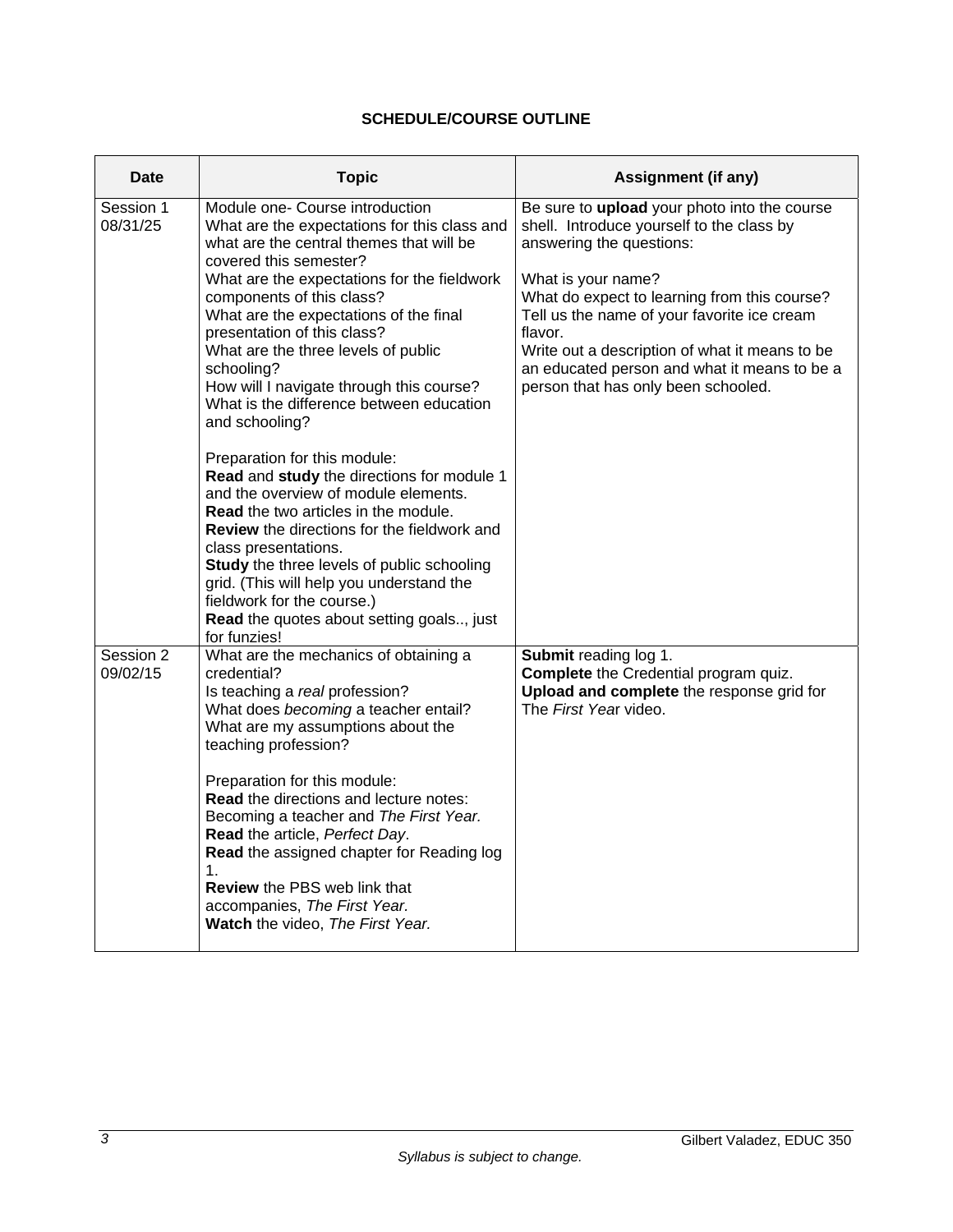| Date                  | <b>Topic</b>                                                                                                                                                                                                                                                                                                                                                                                                                                                                                                                                                                                                                                                                                                                                                                              | <b>Assignment (if any)</b>                                                                                                                                                                |
|-----------------------|-------------------------------------------------------------------------------------------------------------------------------------------------------------------------------------------------------------------------------------------------------------------------------------------------------------------------------------------------------------------------------------------------------------------------------------------------------------------------------------------------------------------------------------------------------------------------------------------------------------------------------------------------------------------------------------------------------------------------------------------------------------------------------------------|-------------------------------------------------------------------------------------------------------------------------------------------------------------------------------------------|
| Session 3<br>09/14/15 | Module three- The goals of education and<br>the dimensions of curriculum-<br>What are the goals of education in our<br>republic?<br>What are the varieties of curriculum in<br>today's schools?<br>What is the hidden curriculum and how<br>does it impact day-to-day teaching and<br>learning?<br>What counts as knowledge and whose<br>knowledge are the most valued in schools?<br>Preparation for this module:<br>Read and study the lecture notes for the<br>Goals of Education article and the hidden<br>curriculum.<br>Read the Goals of Education and the Los<br>Angeles Times article dated 8/25/10.<br>Read and study the glossary/article of<br>curriculum types.<br>Watch the video, Feathers in the Storm.<br>Download the video response sheet for<br>Feather in the Storm. | Submit reading log 9.<br>Complete the curriculum quiz.<br>Submit the video response sheet for Feather in<br>the Storm.                                                                    |
| Session 4<br>09/21/15 | Module four- Bloom's taxonomy, Gardner's<br>multiple intelligences, and Maslow's<br>hierarchy of needs-<br>What is Bloom's taxonomy and what is its<br>significance to education?<br>What are Gardner's multiple intelligences<br>and how are they significant to education?<br>What is Maslow's hierarchy of needs and<br>how to do they impact teaching and<br>learning?<br>What is the role of educational theory and<br>pedagogy?<br>Preparation for this module:<br><b>Read the directions and lecture notes:</b><br>Bloom's Taxonomy, Gardner's Multiple<br>Intelligences, and Maslow's Hierarchy of<br>Needs.<br>Read and study each web link and study<br>guide in the module.                                                                                                    | Submit reading log 4.<br><b>Complete</b> the quizzes, Bloom's Taxonomy and<br>Gardner and Maslow review<br><b>Complete and upload Miss Nelson is Missing</b><br>taxonomy grid assignment. |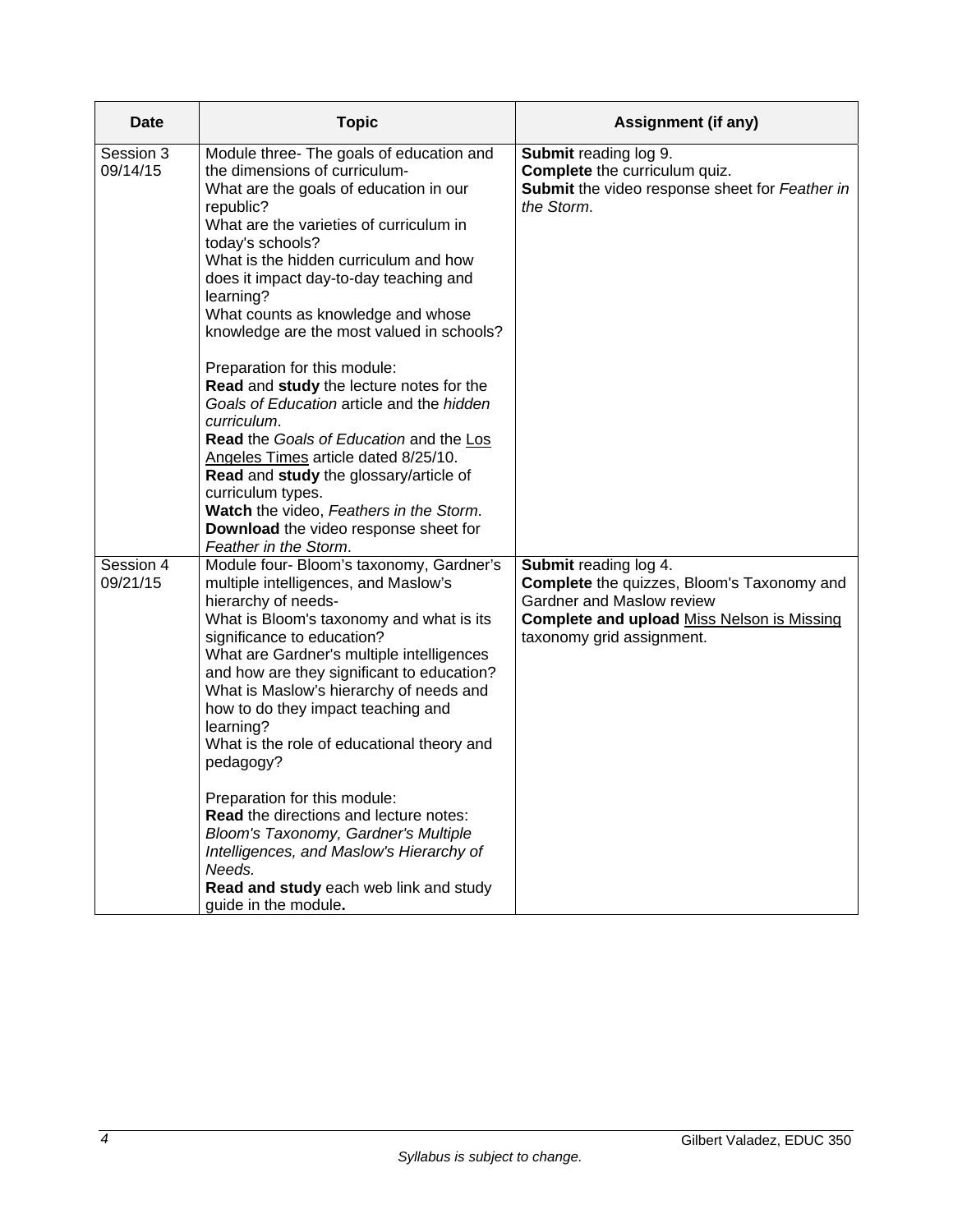| Date                  | <b>Topic</b>                                                                                                                                                                                                                                                                                                                                                                                                                                                                                                                                                                                                                                                                                                                                                                 | Assignment (if any)                                                                                                                                                                                                            |
|-----------------------|------------------------------------------------------------------------------------------------------------------------------------------------------------------------------------------------------------------------------------------------------------------------------------------------------------------------------------------------------------------------------------------------------------------------------------------------------------------------------------------------------------------------------------------------------------------------------------------------------------------------------------------------------------------------------------------------------------------------------------------------------------------------------|--------------------------------------------------------------------------------------------------------------------------------------------------------------------------------------------------------------------------------|
| Session 5<br>09/28/15 | Module five- Stories of practice and the<br>teacher interview- How do teachers relate<br>their stories of teaching practice?<br>What is the significance of a story of<br>teaching practice?<br>What the essential elements of a teaching<br>story of practice?<br>How do the essential elements of story of<br>teaching practice?<br>How will I conduct a teacher interview?<br>Preparation for this module:<br><b>Read the directions and lecture notes:</b><br>Stories of Practice.<br><b>View</b> the four media site videos:<br>Introduction to Stories of Practice, Percy<br>Pie, The Drop of Water that Swallowed the<br>Sea, and, Robert Sparrow.<br>Read the assignment guidelines for the<br>teacher interview assignment to prepare<br>you for work in the field. | Submit reading log 8.<br>Complete and upload the reflection grid for<br>Stories of Practice.                                                                                                                                   |
| Session 6<br>10/05/15 | Module six-Inclusive education and the<br>special need student- What is education for<br>inclusion?<br>What are the elements of an inclusive<br>classroom?<br>What are the 13 handicapping conditions?<br>What are the challenges facing individuals<br>living with autism?<br>Preparation for this module:<br>Read log 7.<br>View both Fat City and In my language<br>videos.<br>Read and study the 13 Handicapping<br>conditions web page.<br>Review the Special education web links.                                                                                                                                                                                                                                                                                      | Submit reading log 7.<br>Submit Fat city response sheet.<br>Take the 13 Handicapping conditions quiz.<br><b>Complete</b> the Web links for special education<br>scavenger hunt.<br>Contribute to this week's discussion forum. |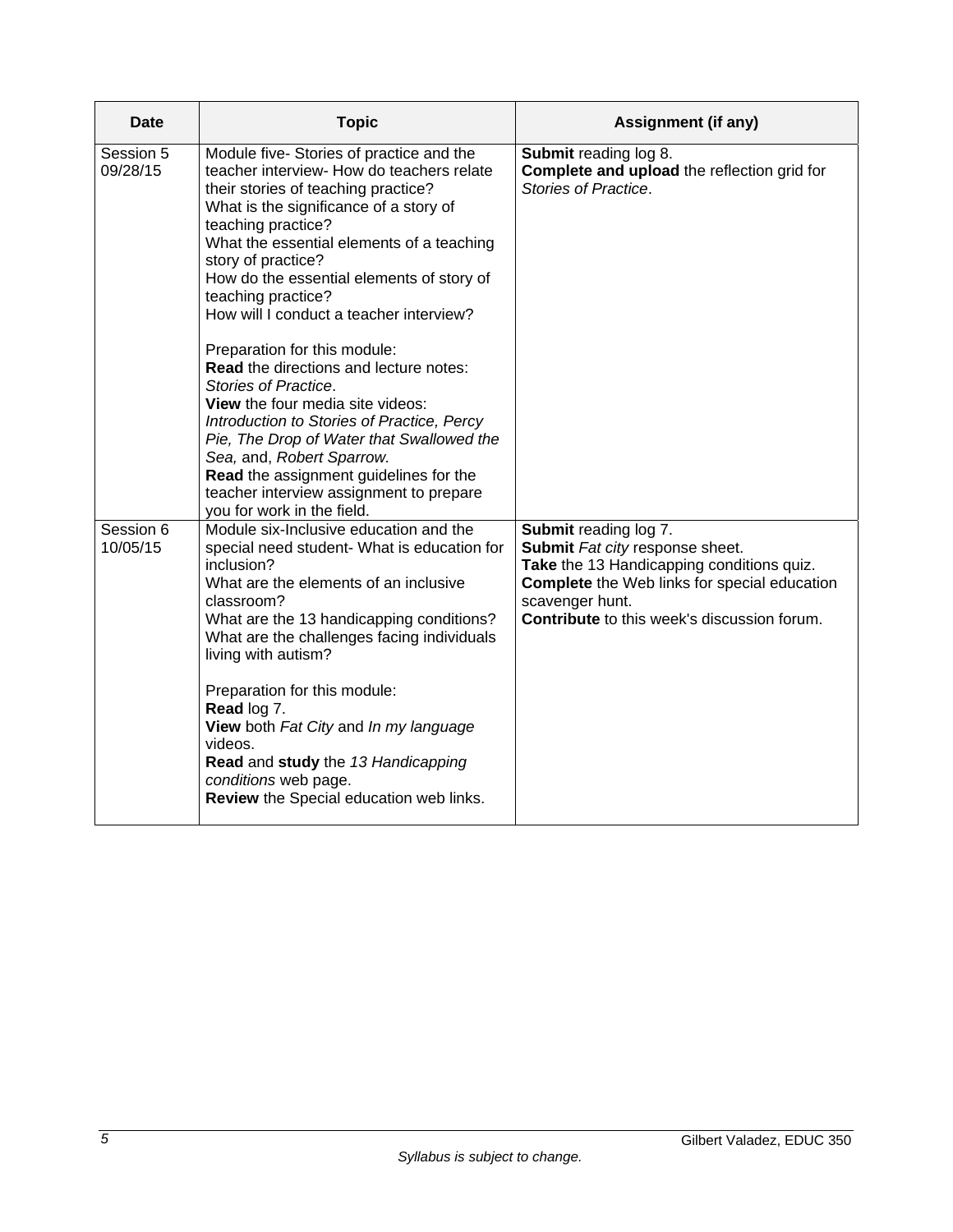| Date                  | <b>Topic</b>                                                                                                                                                                                                                                                                                                                                                                                                            | <b>Assignment (if any)</b>                                                                                                                                      |
|-----------------------|-------------------------------------------------------------------------------------------------------------------------------------------------------------------------------------------------------------------------------------------------------------------------------------------------------------------------------------------------------------------------------------------------------------------------|-----------------------------------------------------------------------------------------------------------------------------------------------------------------|
| Session 7<br>10/12/15 | Module seven- Ethics in education and<br>Miss Nelson is Missing- a case study- In<br>what ways is teaching a profession?<br>What are the basic ethical standards of the<br>teaching profession?<br>How can I evaluate a teacher's ethical<br>hehavior?<br>What are my own ethical standards and<br>how will I address ethical standards of the<br>teaching profession?                                                  | Submit reading log 6.<br>Complete the Ethics quiz.<br>Upload and complete final report for Miss<br>Nelson is Missing.<br><b>Contribute</b> to discussion forum. |
|                       | Preparation for this module:<br><b>Read</b> the directions and all lecture notes for<br>this module.<br><b>Study the NEA Code of Ethics.</b><br>Take the Ethic quiz.<br>Review and upload the brainstorming and<br>final report formats related to this module.                                                                                                                                                         |                                                                                                                                                                 |
| Session 8<br>10/19/15 | Module eight- Writing workshop- The<br>Philosophy of education and The outsider<br>papers- What is a philosophy of education?<br>What is my philosophy of education?<br>What are the expectations for my<br>Philosophy of Education paper?<br>What are the issues faced by students with<br>specials needs and challenges in today's<br>schools?<br>What are the expectations for the inclusion<br>paper, The Outsider? | Submit the teacher interview paper.<br>Complete and submit the brainstorm activity.                                                                             |
|                       | Preparation for this module:<br>Read the assigned chapter for Reading log<br>9.<br><b>Review</b> the directions and lecture notes:<br>Philosophy of education and the Outsider.<br>Review the directions for the brainstorm<br>activity.<br>Download the grid for the brainstorm<br>activity.                                                                                                                           |                                                                                                                                                                 |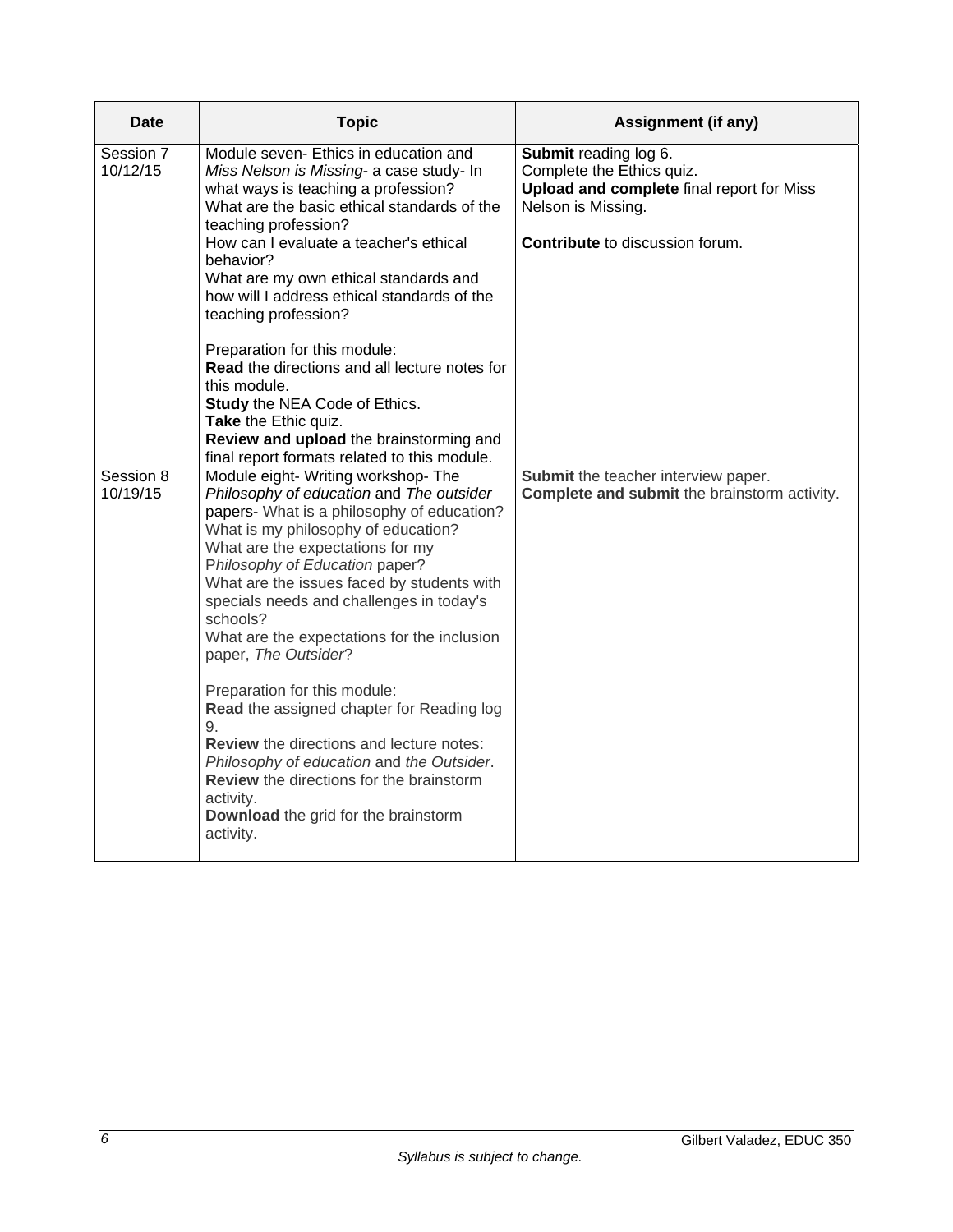| <b>Date</b>            | <b>Topic</b>                                                                                                                                                                                                                                                                                                                                                                                                                                                                                                                                                                                                                                                                                                                                                                                                                                                                                                     | <b>Assignment (if any)</b>                                                                                                                                              |
|------------------------|------------------------------------------------------------------------------------------------------------------------------------------------------------------------------------------------------------------------------------------------------------------------------------------------------------------------------------------------------------------------------------------------------------------------------------------------------------------------------------------------------------------------------------------------------------------------------------------------------------------------------------------------------------------------------------------------------------------------------------------------------------------------------------------------------------------------------------------------------------------------------------------------------------------|-------------------------------------------------------------------------------------------------------------------------------------------------------------------------|
| Session 9<br>10/26/15  | Module nine- Best practices in today's<br>classrooms- What is the notion of best<br>practice?<br>How are theory, educational research, and<br>practice related to best teaching practices<br>in today's classrooms?<br>What examples of best practice should I<br>look for while during my field observations?<br>Preparation for this module:<br>Read the assigned chapter for Reading<br>logs 2 and the NEA best practice brief.<br>Review and Study the NEA best practices<br>web link.<br><b>Review</b> the directions and lecture notes:<br>Best Practices, Directions for Best practices<br>grid and Current events guidelines.<br>Review the directions for the brainstorm<br>activity.<br>Download the format for Best practices                                                                                                                                                                         | Submit reading log 2.<br>Submit the Best practices assignment and<br>complete the best practices we scavenger hunt<br>report.<br>Take the NEA Best practice brief quiz. |
| Session 10<br>11/02/15 | grid.<br>Module ten-<br>The immigrant student and bilingual<br>education- What are some of the basics<br>concerning bilingual education?<br>What does the term SDAIE mean and why<br>is it important?<br>What are some of the issues facing<br>immigrant children?<br>What is culture shock?<br>How does culture shock affect immigrant<br>students?<br>Preparation for this module:<br>Read the assigned chapter for Reading<br>logs 5.<br>Read and Study the lecture notes and<br>articles provided in the module: Immigrant<br>children and education fact sheet, both<br>Culture<br>Shock articles, English Only article from the<br>L.A. Times, The Gardeners' Story, and the<br>Specially Designed Academic Instruction in<br>English (SDAIE) definition.<br>View the module videos: Why bilingual<br>education is important, The importance of<br>bilingual education and Spanish immersion<br>classroom. | Submit reading log 5.<br><b>Submit</b> the Inclusion paper (The outsider)<br>Take the Module 10 quiz.                                                                   |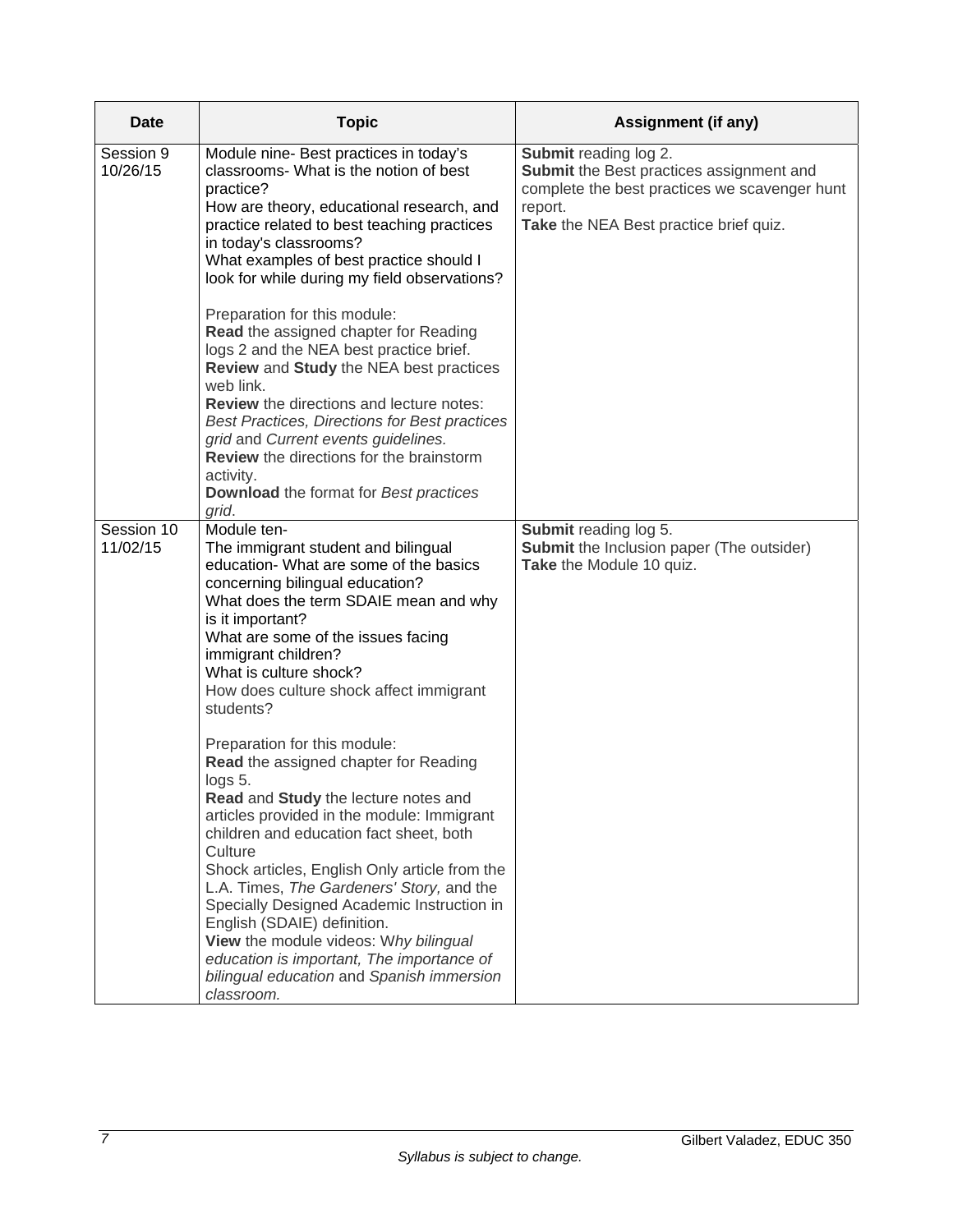| <b>Date</b>            | <b>Topic</b>                                                                                                                                                                                                                                                                                                                                                                                                                                                                                                                                                                                                                                                                                                                                                              | <b>Assignment (if any)</b>                                                                                                                          |
|------------------------|---------------------------------------------------------------------------------------------------------------------------------------------------------------------------------------------------------------------------------------------------------------------------------------------------------------------------------------------------------------------------------------------------------------------------------------------------------------------------------------------------------------------------------------------------------------------------------------------------------------------------------------------------------------------------------------------------------------------------------------------------------------------------|-----------------------------------------------------------------------------------------------------------------------------------------------------|
| Session 11<br>11/09/15 | Module eleven-<br>Synectics- On being a creative teacher-<br>What are the essential aspects of creative<br>teaching?<br>What is Synectics?<br>What are some of the obstacles to teaching<br>creatively?<br>How can a teacher increase creativity in<br>his/her classroom?<br>Preparation for this module:<br>Read the assigned chapter for Reading log<br>10.<br>Read and Study the lecture notes for<br>Creativity and teaching and Synectics grid<br>analogy notes and directions, and the<br>Creative Space on-line magazine.<br><b>Upload</b> the Synectics analogies grid format.<br>View and Study the Synectics- On being a<br>creative teacher Power Point presentation.<br>View the module videos Creativity in the<br>classroom (dance), Why teach creativity?, | Submit reading log 10.<br>Submit Synectics analogy grid assignment.<br>Take the Synectics quiz.<br><b>Contribute</b> to discussion forum.           |
| Session 12<br>11/16/15 | and Mistakes.<br>Module twelve-Gay student, gay teacher-<br>What are the challenges faced by the LGBT<br>student?<br>Why do we need to consider the LGBT<br>student?<br>What are some of the obstacles faced by<br>the LGBT student?<br>How can one become a more effective<br>teacher for the LGBT student?<br>Preparation for this module:<br>Read the assigned chapter for Reading log<br>3.<br>Read and Study the lecture notes for<br>Module 12, Gay student, Gay teacher, the<br>reading entitled, Pizza, and the Queer<br>Coyotes article.<br>View and Study the CTA bullying<br>webpage.<br>View the module video Bullying video,<br>YouTube link                                                                                                                 | Submit reading log 3.<br><b>Submit Philosophy of teaching and learning</b><br>assignment.<br>Submit review of web CTA bullying webpage<br>resource. |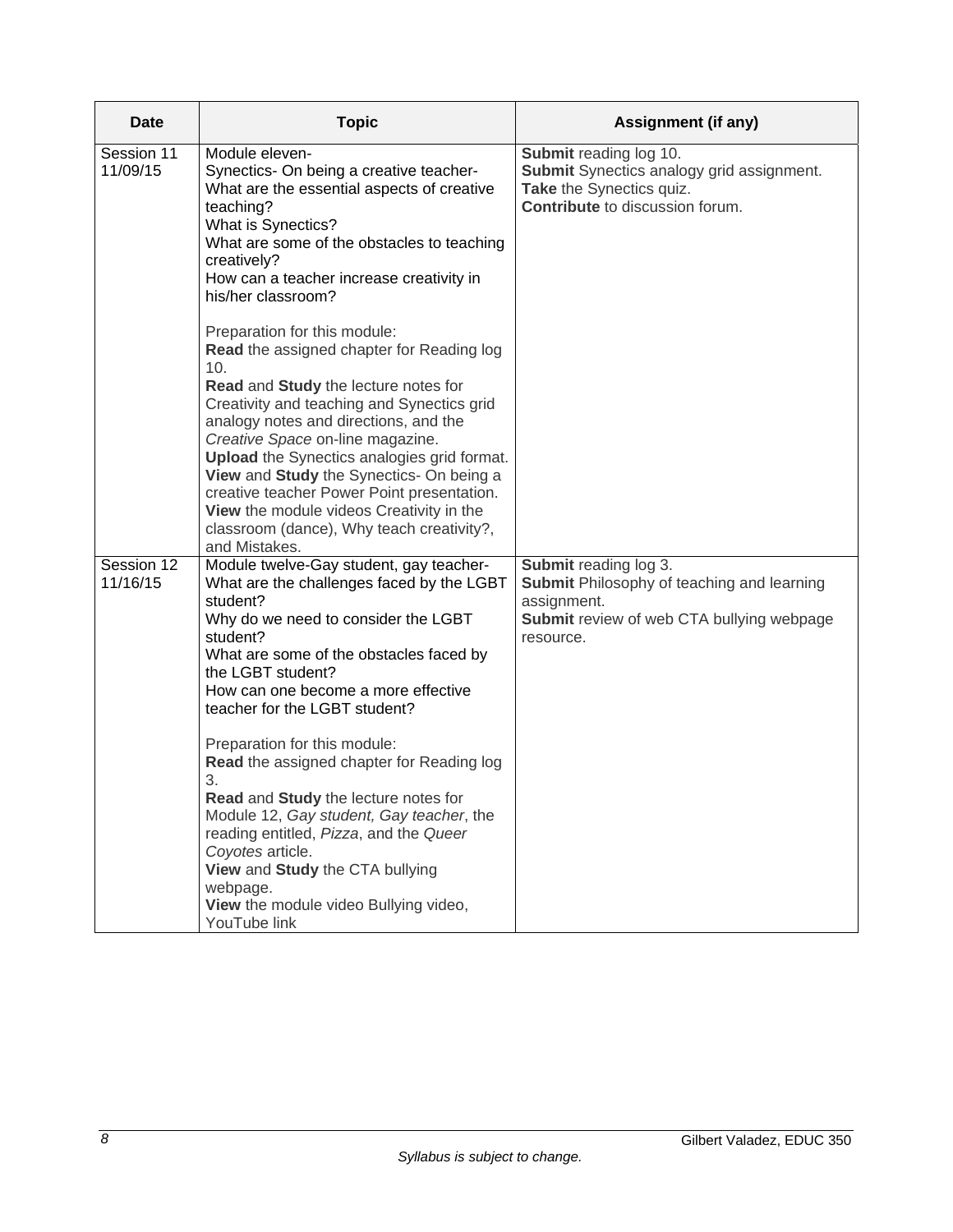| Date                   | <b>Topic</b>                                                                                                                                                                                                                                                                                                                                                                                                                                | <b>Assignment (if any)</b>                                                                                                                                                                                                                                                                                           |
|------------------------|---------------------------------------------------------------------------------------------------------------------------------------------------------------------------------------------------------------------------------------------------------------------------------------------------------------------------------------------------------------------------------------------------------------------------------------------|----------------------------------------------------------------------------------------------------------------------------------------------------------------------------------------------------------------------------------------------------------------------------------------------------------------------|
| Session 13<br>11/23/15 | Module thirteen- Presentations- What are<br>the more current issues facing education<br>today?<br>What information will my classmates<br>provide that will enhance my understanding<br>of schooling in the United States?<br>What do I agree with and what do I<br>disagree with in regard to the information<br>provide by classmates?<br>Preparation for this module:<br>Read and Study the presentations<br>provided by your classmates. | Submit your critique of the presentations<br>provided in this module. If you are a presenter,<br>upload your presentation in the Presenter's<br>forum. Remember to submit both your<br>presentation and a final report in the last<br>module of this course.                                                         |
| Session 14<br>11/30/15 | Module fourteen-Presentations- What are<br>the more current issues facing education<br>today?<br>What information will my classmates<br>provide that will enhance my understanding<br>of schooling in the United States?<br>What do I agree with and what do I<br>disagree with in regard to the information<br>provide by classmates?<br>Preparation for this module:<br>Read and Study the presentations<br>provided by your classmates.  | Submit your critique of the presentations<br>provided in this module. If you are a presenter,<br>submit your presentation in the Presenter's<br>forum. Remember to upload both your<br>presentation and a final report in the last<br>module of this course.<br><b>Submit</b> classroom observations from the field. |
| Session 15<br>12/07/15 | Module fifteen-Presentations- What are the<br>more current issues facing education<br>today?<br>What information will my classmates<br>provide that will enhance my understanding<br>of schooling in the United States?<br>What do I agree with and what do I<br>disagree with in regard to the information<br>provide by classmates?<br>Preparation for this module:<br>Read and Study the presentations<br>provided by your classmates.   | Submit your critique of the presentations<br>provided in this module. If you are a presenter,<br>submit your presentation in the Presenter's<br>forum. Remember to upload both your<br>presentation and a final report in the last<br>module of this course.<br>Submit classroom observations from the field.        |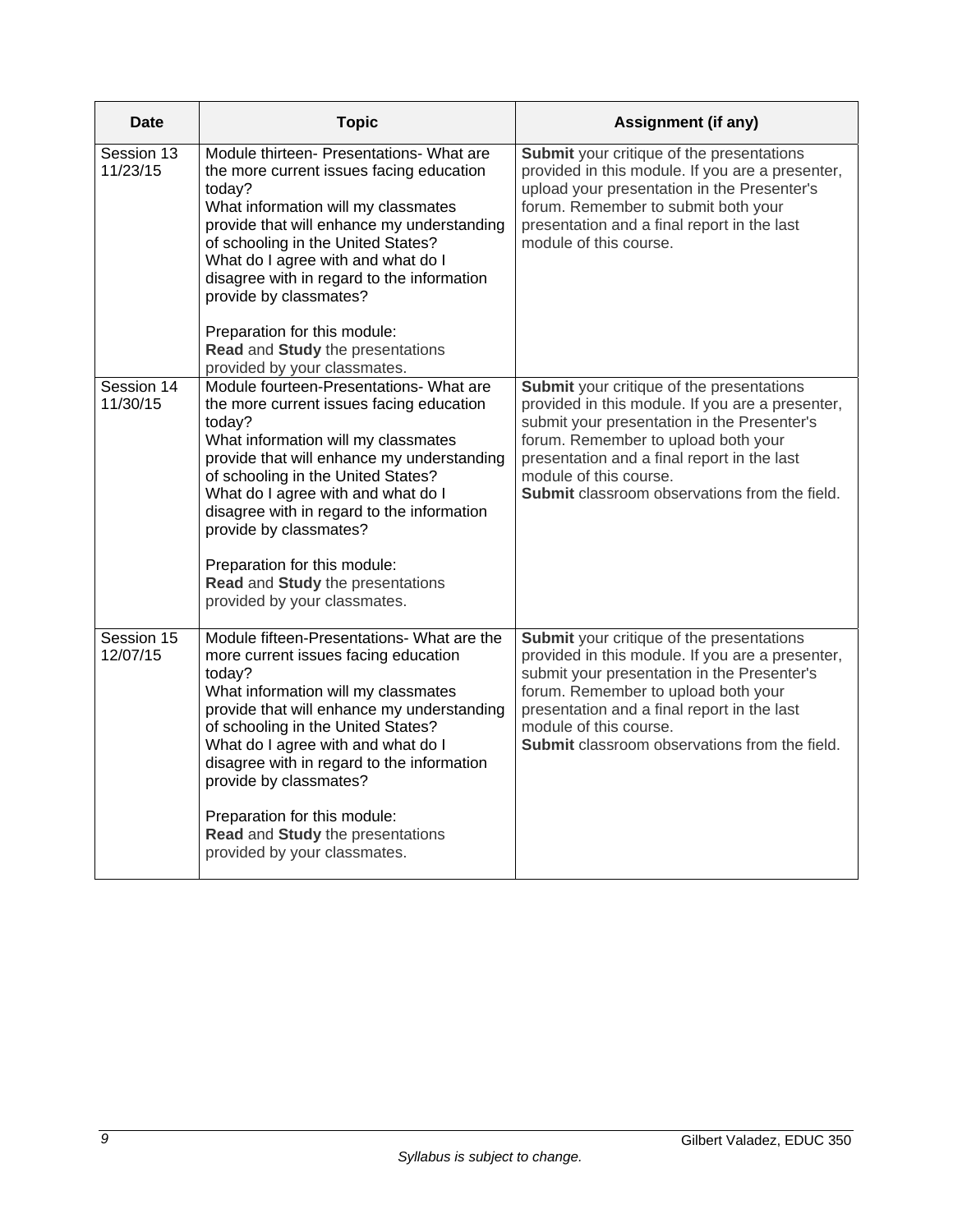# **GRADED COURSE COMPONENTS**

# **Course Assignments**

#### 1. Reading logs 10 points 10 points 10 points 10 points 10 points 10 points 10 points 10 points 10 points 10 points 10 points 10 points 10 points 10 points 10 points 10 points 10 points 10 points 10 points 10 points 10 poi

The reading log provides an opportunity to reflect on learning about teaching through the assigned readings for each week. In the reading log, do not summarize. Instead, respond to the readings: agree, disagree, note specific ideas, etc. Entries should be 1 paragraph in length. Log entries for the Monday/Wednesday class must be submitted via the course Cougar Course site by the prior Friday at noon each week.

Individual submissions are not graded; rather, their timely submission is noted and points are assigned on the basis of having completed the assignment for the semester. No credit will be given for late submissions. In extraordinary circumstances, if you do not have access to Cougar Course for a timely submission, you may email the log entry to me by Friday at noon at gvaladez@csusm.edu. Later, when you have Cougar Course access, you will resubmit. Also, keep the syllabus schedule, as the entries are not assigned in a chronological order.

2. Interview of a teacher **5** points **1.1** and 2.1 and 2.1 and 3.1 and 3.1 and 3.1 and 3.1 and 3.1 and 3.1 and 3.1 and 3.1 and 3.1 and 3.1 and 3.1 and 3.1 and 3.1 and 3.1 and 3.1 and 3.1 and 3.1 and 3.1 and 3.1 and 3.1 and

Details are below. The written report is due via the Cougar Course site on **Mar 1**

3. Inclusion paper (The outsider) 3. Inclusion paper (The outsider) 6 points

Many students with special needs come to view themselves as *outsiders* because they are labeled as different from the typical student. Following the procedures written below you will write a reflective essay about inclusion.

4. Classroom observation reports 5 points

Using the classroom observation instrument provided in class, complete 45 hours of classroom observations in your field sites.

5. Contemporary issues research 5 points of the state of the state of the state of the state of the state of the state of the state of the state of the state of the state of the state of the state of the state of the state

Choose one issue that interests you. Research the issue and prepare an online presentation to share in class. The report should describe and analyze the issue. Presentations to the class will be spaced out over the last three modules of the course: Modules 13-15. When you present you will also provide a one-page summary and a resource list for your classmates. Submit your one-page summary to the Cougar Course site to receive credit for this assignment. You will be provided directions for how to submit and present your projects online in the Cougar course shell.

# 6. Critiques of presentations 3 points

*10* 

You will write out critiques of all the presentations presented in this course. As a reviewer you answer the questions provided you in the Cougar course shell. In all you will write three reports that critique all the presentations separately. The reports are worth one point each.

7. Personal philosophy of schooling, learning and teaching 10 points 10 points

You will write a 4-5-page paper describing your philosophy of schooling, learning and teaching. Details are below and in the Cougar Course shell (Moodle).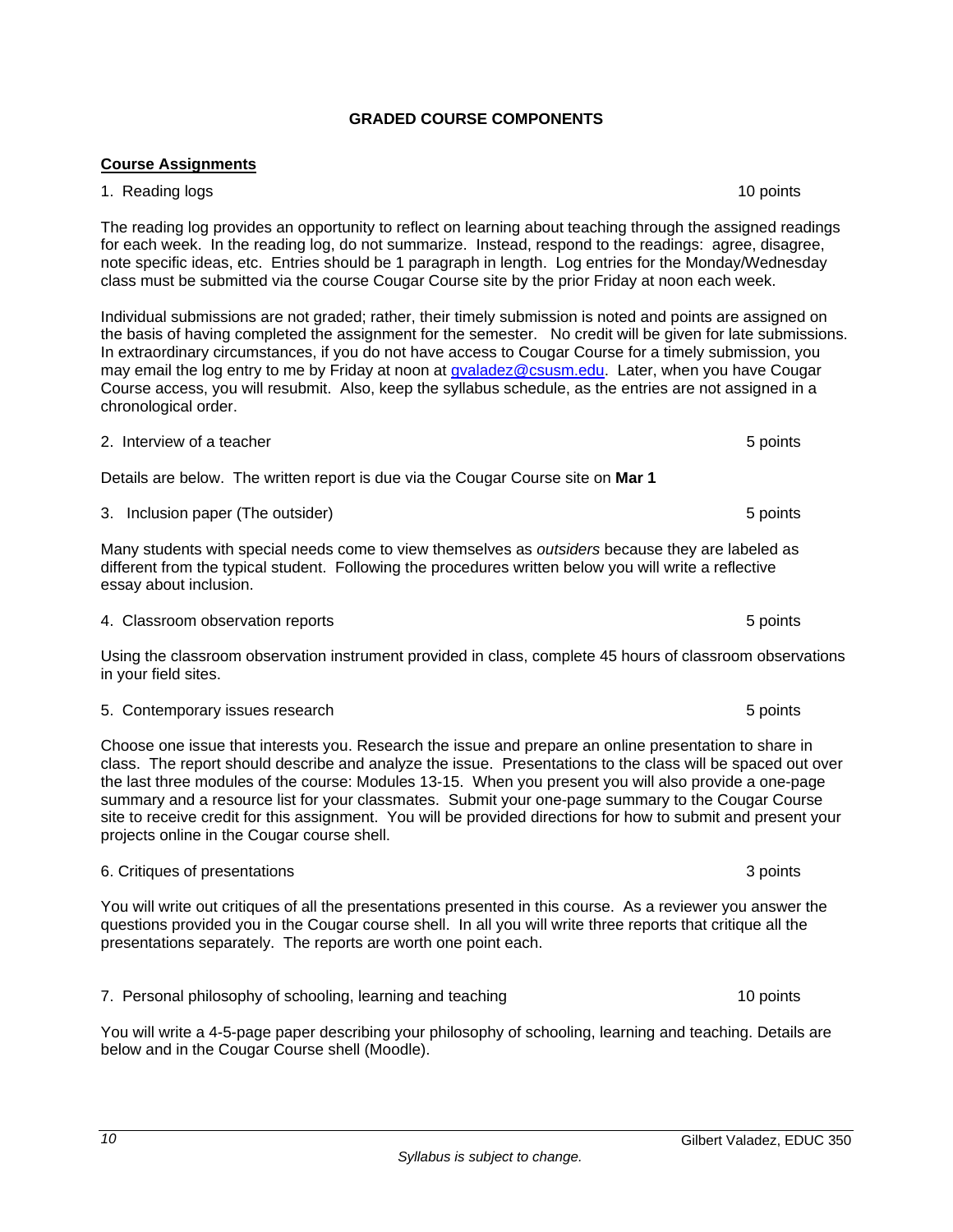#### 8. Quizzes 18 points

You are to complete 9 quizzes in this course. Each quiz is worth two points and will be graded electronically

9. Forums 8 points

You will be graded for your participation in the online forums. To complete your forum you will type in your response to the question or activity posted in the Discussion forum section of each module. Make sure you type in at least a paragraph. Thoughtfulness is important in your posting as your classmates and the instructor will read your comments.

#### 10. Video response grids 12 points 12 points 12 points 12 points 12 points 12 points 12 points 12 points 12 points 12 points 12 points 12 points 12 points 12 points 12 points 12 points 12 points 12 points 12 points 12 poin

You will complete four video response grids for this course. After viewing a video in one of the course shell modules, you will complete a response grid. The grids are provided in each module where you will view a video. To complete these grids you will first viewed the assigned video, download the response form, fill out the form by answering the questions on the form, and then upload the finished grid on the link provide in the module. You can type directly into the response grids. Directions for completing the response grids are located in the Cougar course shell. The following is a list of the response grids and the point value for each you will complete in this course:

 First year teacher response grid- 6 pts. Feather in the Storm video response grid-2 pts. Stories of practice grid-2 pts. Fat City (How Difficult Can this Be?) video response grid-2 pts.

11. Module activities **14 points** 14 points 14 points 14 points 14 points 14 points 14 points 14 points 14 points

You will complete nine module activities in this course. The directions for completing each of these activities are located in the Cougar course shell. Follow the directions provided in the pertinent modules for each of these required activates. The following is a list of the module activities and the point value for each you will complete in this course:

 Miss Nelson taxonomy grid- 2 pts. Miss Nelson/Viola Swamp final report form- 2 pts. Best practices web scavenger hunt- 2 pts. Brainstorming activity-2 pts. Best practices grid- 2 pts. Synectics analogies grid- 2 pts. CTA bullying resource review-2 pts.

12. Participation Grade 6 points and the set of the set of the set of the set of the set of the set of the set o

*11* 

You will be given a grade for participation in this course. This grade is based upon your ability to keep on schedule, how well you participate in discussion forums, and the completeness of your reflections and writing.

The following is a detailed explanation of major assignments in this online course:

# Assignment #3: Interview of a Teacher

In this assignment, you will interview a teacher and write a 3–4 page summary of what you learned from him or her. Your purpose is to render a sketch so that your reader may be able to envision the teacher as a person with a distinct philosophy and experience.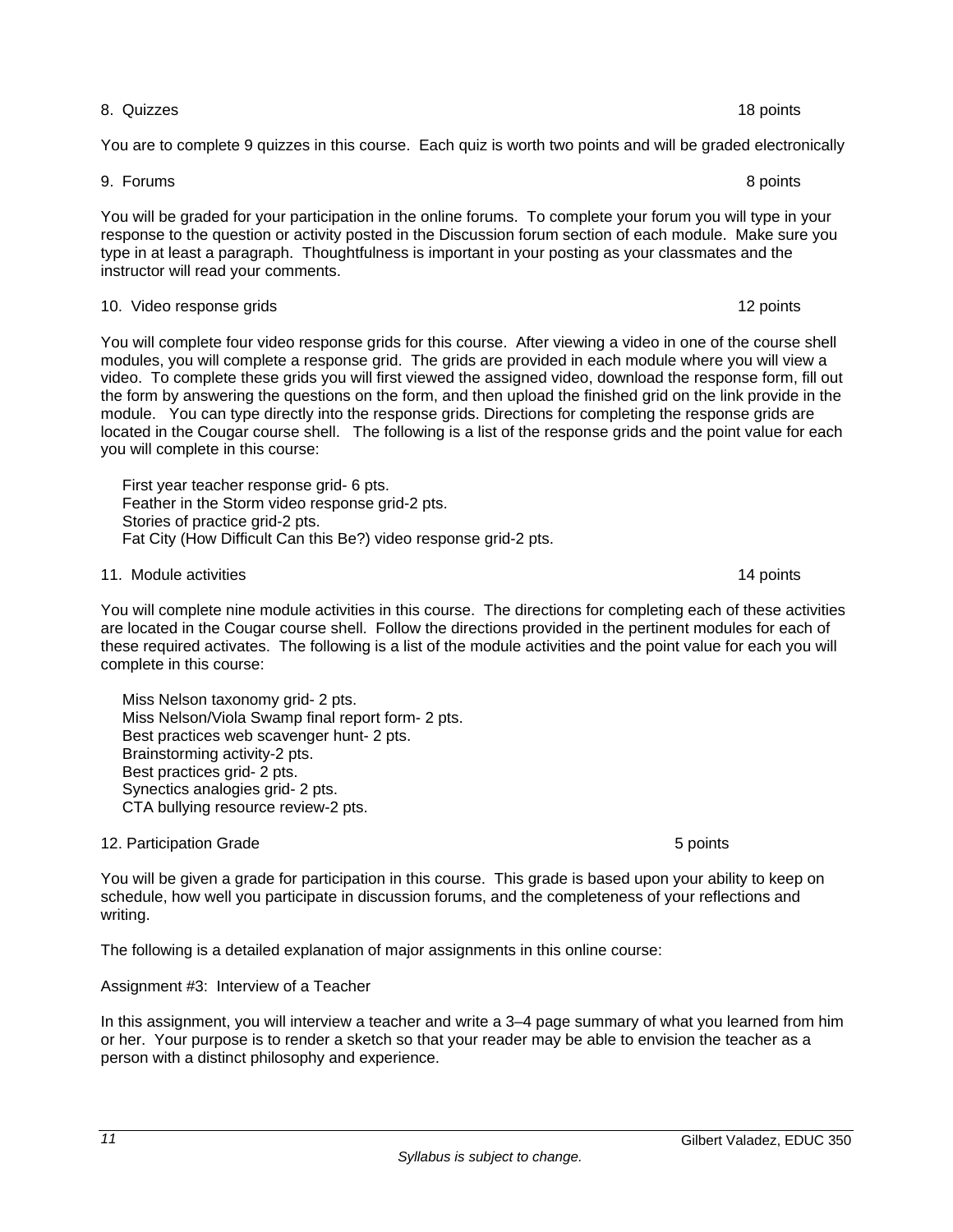Gathering information:

Interview a current or retired teacher who has had at least 3 years of full–time experience in elementary, middle, or secondary school classrooms. Suggested questions are:

Why did the teacher choose to enter teaching? How attractive was the profession to prospective teachers at that time? What were the other career paths available; were any others seriously considered? Does the teacher have any regrets about becoming a teacher?

What professional education did the teacher have? How helpful was it in learning to teach? At what point did the teacher feel comfortable as a teacher?

What were/are the teacher's goals for the education of students? Have these goals changed over the years? What career moves (school buildings, grade level, special students, subject matter, etc.) has the teacher made? To what extent were those moves voluntary? For current teachers, are further moves desired? If so, what are they, and why?

What have been the major joys and frustrations of teaching? What would help increase the joys and minimize the frustrations? On what issues does the teacher feel strongly about making changes in the way that schooling occurs now?

How did/does the teacher learn about his/her students' lives and needs? How similar are the backgrounds of the teacher and his/her students? What have been the teacher's experiences with "culture shock" in working with students from different backgrounds?

What are some favorite memories from the teacher's classroom? Does the teacher tend to remember individual students or activities, or are the memories more general?

What does the teacher think of current "hot issues" in education such as the California High School Exit Exam and the No Child Left Behind Act? How does the teacher take action to address new reforms that impact his/her classroom?

What is the teacher's metaphor for "teaching" or "teacher"? What are the main features of the teacher's approach toward teaching? What has the teacher learned from being a teacher?

Analysis:

After collecting your information, think about what you have learned about this teacher. Focus on a few themes that best characterize what you have heard. Do not try to be all-inclusive. Protect your teacher's confidentiality by using a pseudonym and masking identifying details.

In your analysis, incorporate what you have been learning about becoming and being a teacher. How does your teacher fit within the material addressed in your readings and in class? What issues are raised through your interview? What are the implications of your interview as you think about becoming a teacher? Be sure you include at least one reference to the readings/discussions we have in class.

Criteria for evaluation:

Exemplary papers are characterized by:

Completeness of description of the teacher's experiences and views Explanation of how the teacher interview relates to your thinking about teaching Integration of coursework (readings + discussions) into the analysis Correct grammar, syntax, and spelling

Assignment #4: Inclusion (The outsider)

Many students with special needs come to view themselves as outsiders because they are labeled as different from the typical student. But most of us experienced some sense of being an outsider during our K-12 years. After reading chapters 1-3 in creating an Inclusive School and at least two of the Voices of Inclusion, write a reflective essay (2 to 3 pages, double spaced) wherein you comment on your own (or a friend's) school experience that caused you to feel like an outsider. Reasons could include differences due to gender, religion, looks, beliefs/interests, family situation, academic ability, etc. Make at least 1 specific connection to the VT text. Consider the following questions: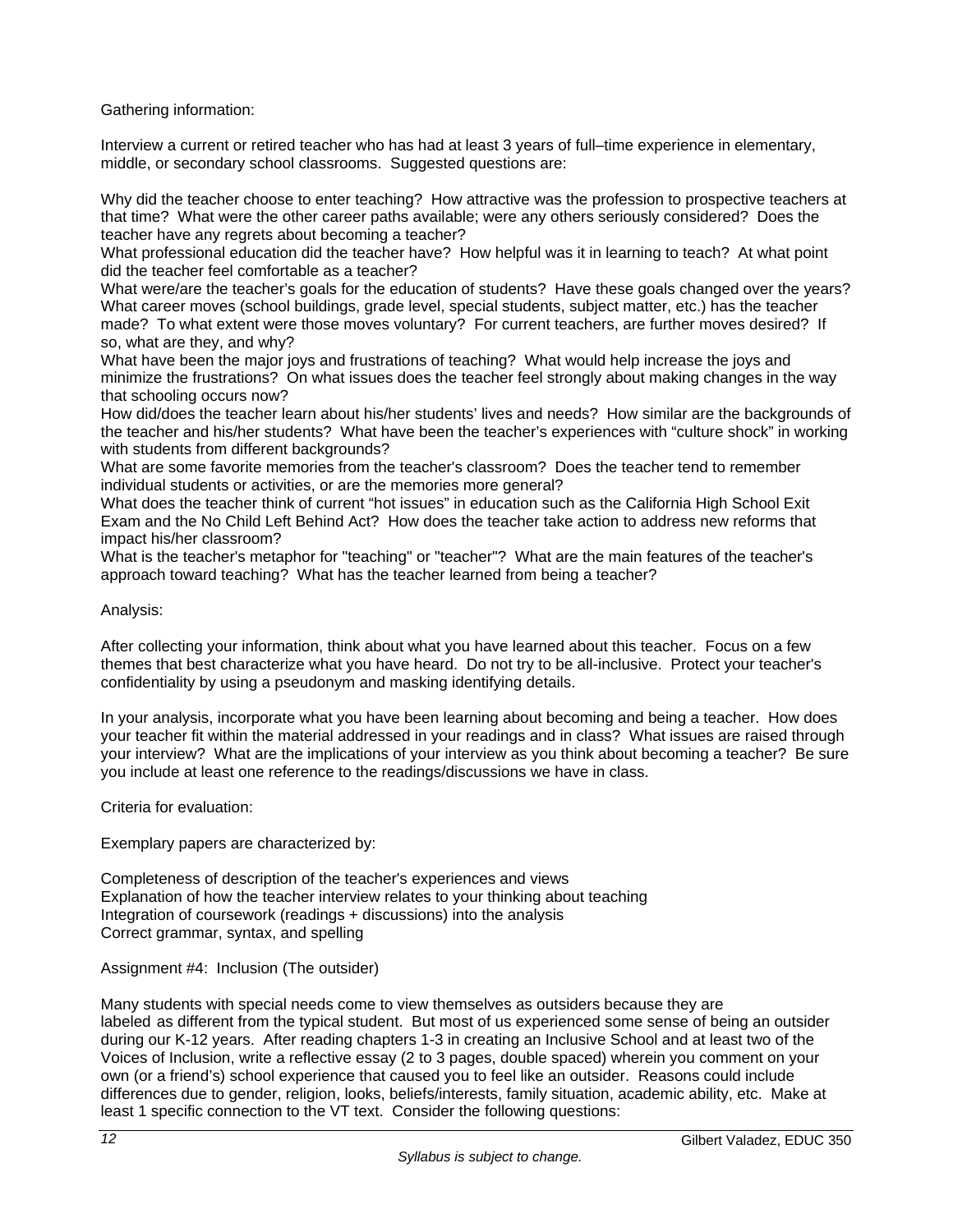What personal characteristics fostered your or your friend's feeling of being different? How did you react and cope with the situation? Were you bullied or harassed in any way? Did the adults help you in this regard? Did you share your experience with any teachers? Did any teachers assist you? What could school staff, parents or friends have done to help? In what ways did this experience change you? What did you "learn" from this experience? How might this experience make you a more sensitive teacher?

Assignment # 7: Philosophy of education paper

Write a 4-5-page paper (double-spaced) that explains your personal philosophy of schooling, learning and teaching. Follow the template below, and self-assess before you turn in the paper.

Paper Introduction

Name your philosophy (or combination of philosophies) as described by Grant & Gillette Ch. 8. Explain why you are attracted to this philosophical stance. Is it due to your own schooling and/or background, what you've seen in schools since your own school days, the influence of particular persons, texts, other experiences with children/youth, etc.? Describe the level of schooling and subject field(s) you hope to teach.

Nature of schooling

Describe what you believe is the purpose of schooling in a democracy. How will you as a teacher help achieve these purposes? Give 1-2 examples of how this will look in your classroom/career.

Nature of the learner

Describe what you believe is the nature of the learner. What are your thoughts about the students you will teach? What do they need from a teacher? Give 1-2 examples of how this will look in your classroom.

Nature of the teaching/learning process

Describe what you believe is the nature of the teaching/learning process?

What do you believe counts as knowledge and how should it be presented?

How will you as a teacher use subject matter and other experiences to guide students toward meaningful learning activities?

Give 1-2 examples of how this will look in your classroom.

Teacher dispositions and actions

Describe what behavior (disposition/attitude & actions) you will exhibit in order to carry out your philosophical position.

Give 1-2 examples of how this will look in your career.

# **Conclusion**

Recap your philosophy.

What are your outstanding questions/concerns/thoughts about becoming a teacher?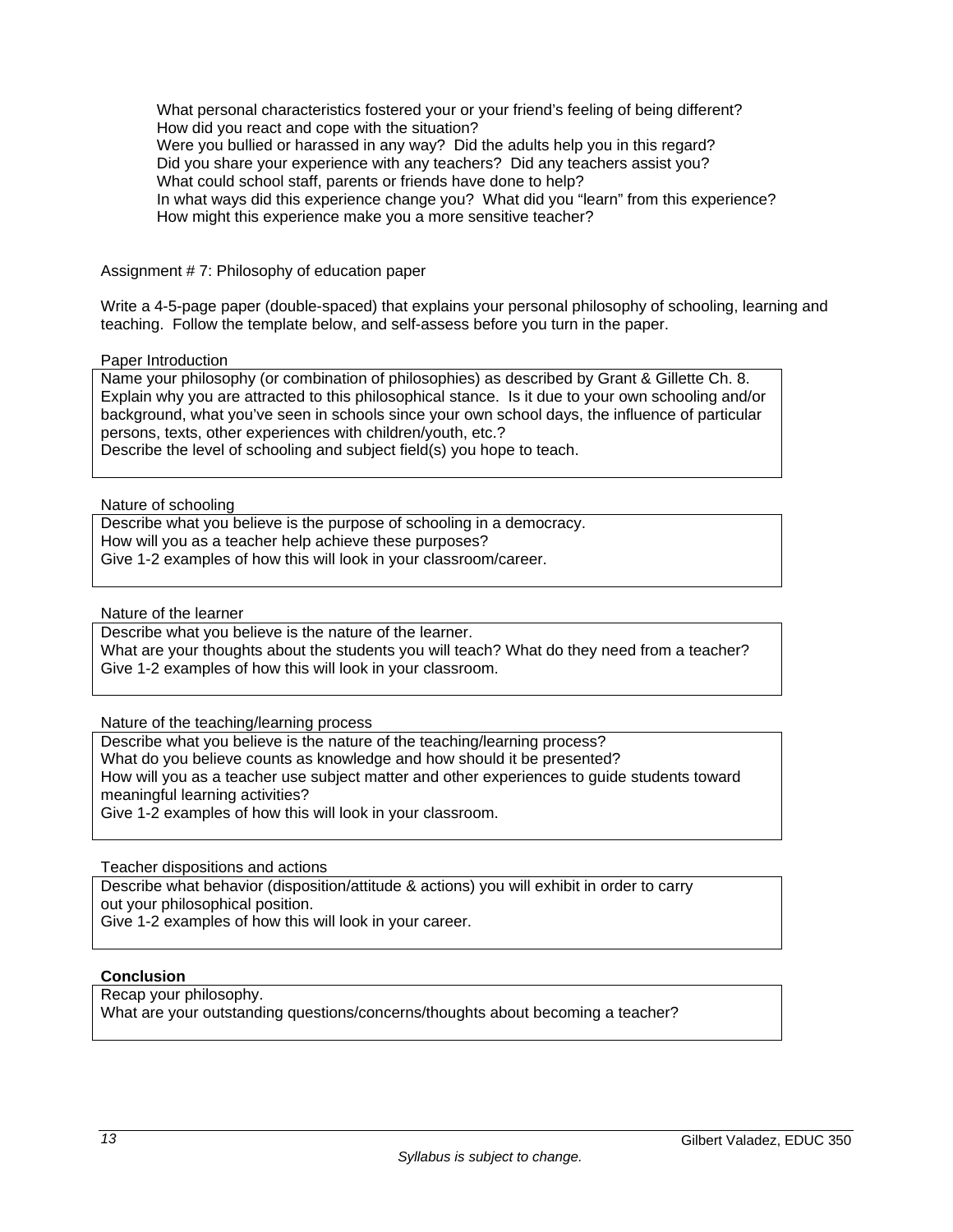# **Grading Standards**

Grades will be determined by the total number of points earned out of 100 points possible):

**A** = 93-100 ,**A**– = 90-92, **B+** = 87-89, **B** = 83–86, **B**- = 80-82, **C+** = 77-79, **C** = 73-71, **C**- = 70-72, **D** = 60-69 ,  $F = 0.59$ 

# **Final Exam Statement**

There is no final exam in this course.

# **School of Education/Course Attendance Policy**

Due to the dynamic and interactive nature of courses in the School of Education, all candidates (course participants) are expected to attend all classes and participate actively. At a minimum, candidates (course participants) must attend more than 80% of class time, or s/he may not receive a passing grade for the course at the discretion of the instructor. Individual instructors may adopt more stringent attendance requirements. Should the candidate (course participants) have extenuating circumstances, s/he should contact the instructor as soon as possible. *(Adopted by the COE Governance Community, December, 1997).*

#### **Policy on Late/Missed Work**

You have one week after the specified due dates in the course shell to turn in you work for full credit. After a week your week will be scored lower for tardiness.

#### **GENERAL CONSIDERATIONS**

#### **CSUSM Academic Honesty Policy**

Students will be expected to adhere to standards of academic honesty and integrity, as outlined in the Student Academic Honesty Policy. All assignments must be original work, clear and error-free. All ideas/material that are borrowed from other sources must have appropriate references to the original sources. Any quoted material should give credit to the source and be punctuated accordingly.

Academic Honesty and Integrity: Students are responsible for honest completion and representation of their work. Your course catalog details the ethical standards and penalties for infractions. There will be zero tolerance for infractions. If you believe there has been an infraction by someone in the class, please bring it to the instructor's attention. The instructor reserves the right to discipline any student for academic dishonesty, in accordance with the general rules and regulations of the university. Disciplinary action may include the lowering of grades and/or the assignment of a failing grade for an exam, assignment, or the class as a whole.

Incidents of Academic Dishonesty will be reported to the Dean of Students. Sanctions at the University level may include suspension or expulsion from the University.

Refer to the full Academic Honesty Policy at: http://www.csusm.edu/policies/active/documents/Academic\_Honesty\_Policy.html

#### **Plagiarism**

As an educator, it is expected that each candidate (course participant) will do his/her own work, and contribute equally to group projects and processes. Plagiarism or cheating is unacceptable under any circumstances. If you are in doubt about whether your work is paraphrased or plagiarized see the Plagiarism Prevention for Students website http://library.csusm.edu/plagiarism/index.html. If there are questions about academic honesty, please consult the University catalog.